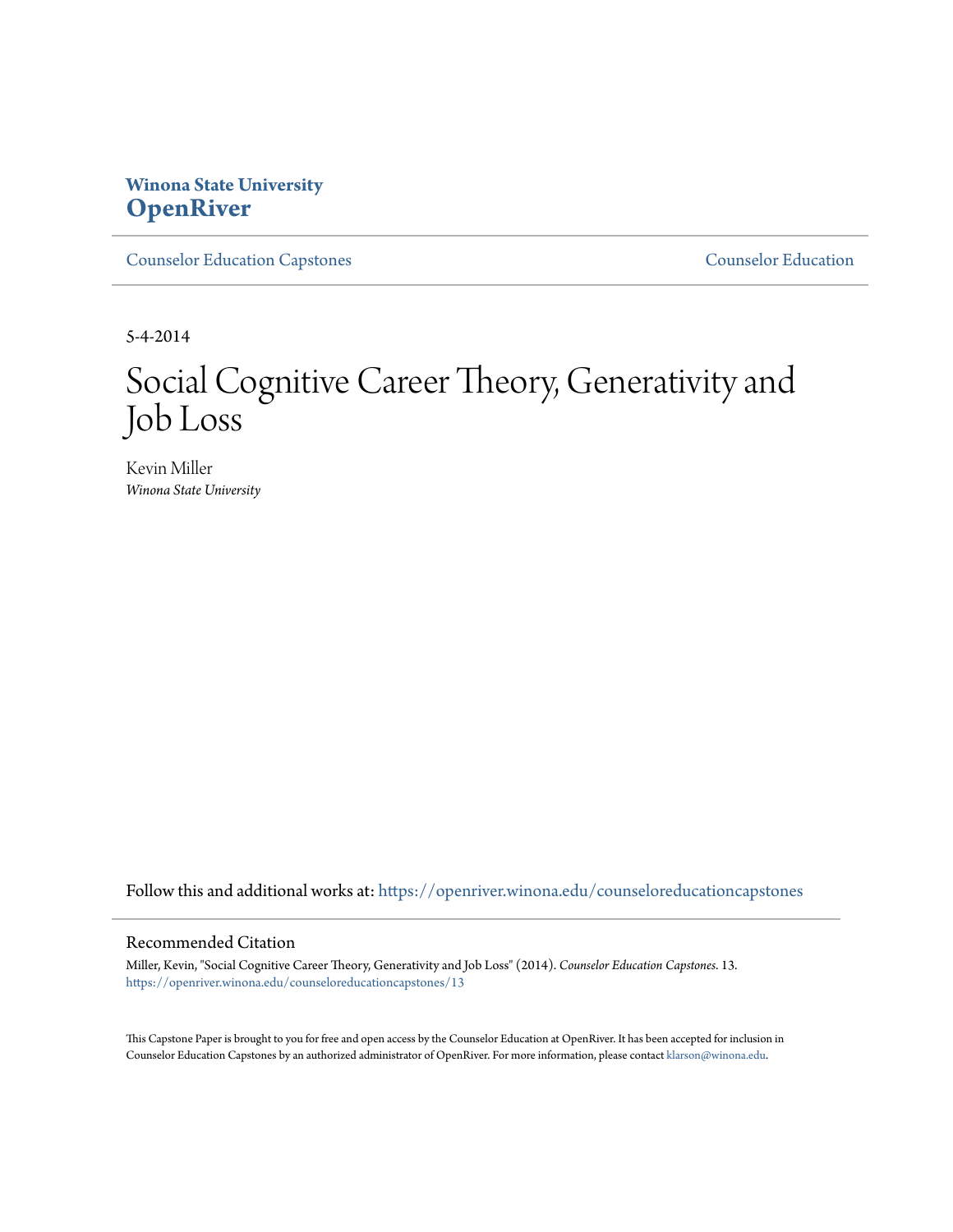Kevin C. Miller

A Capstone Project submitted in partial fulfillment of the

requirements for the Master of Science Degree in

Counselor Education at

Winona State University

Spring 2014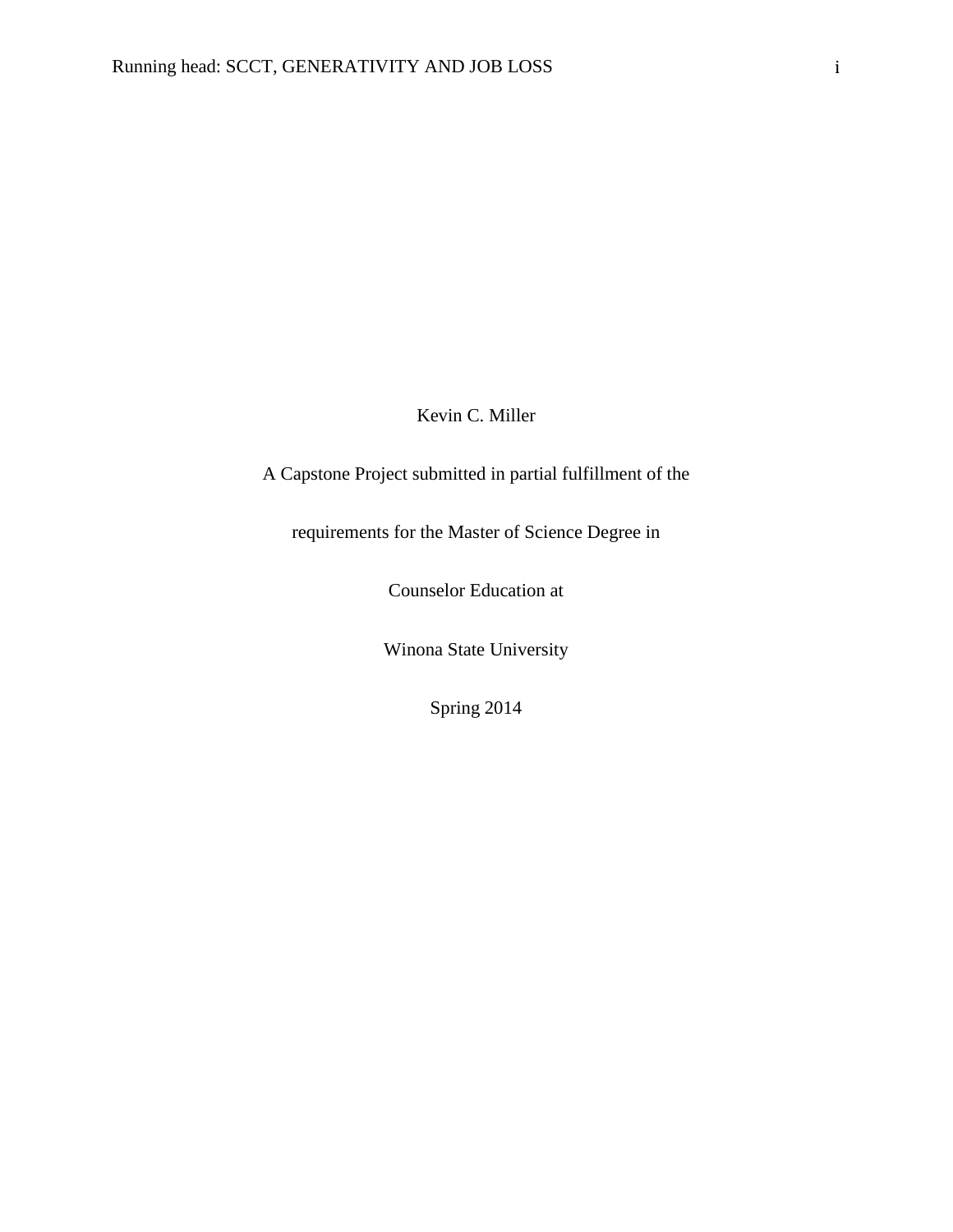Winona State University

College of Education

Counselor Education Department

CERTIFICATE OF APPROVAL

# CAPSTONE PROJECT

\_\_\_\_\_\_\_\_\_\_\_\_\_\_\_\_\_\_\_\_\_\_\_\_\_\_

\_\_\_\_\_\_\_\_\_\_\_\_\_\_\_\_\_\_\_\_\_\_\_\_\_\_\_\_\_\_\_\_\_\_\_\_

Social Cognitive Career Theory, Generativity and Job Loss

This is to certify that the Capstone Project of

Kevin C. Miller

Has been approved by the faculty advisor and the CE 695 – Capstone Project

Course Instructor in partial fulfillment of the requirements for the

Master of Science Degree in

Counselor Education

Jeranica

Capstone Project Supervisor:

Approval Date: May 5, 2014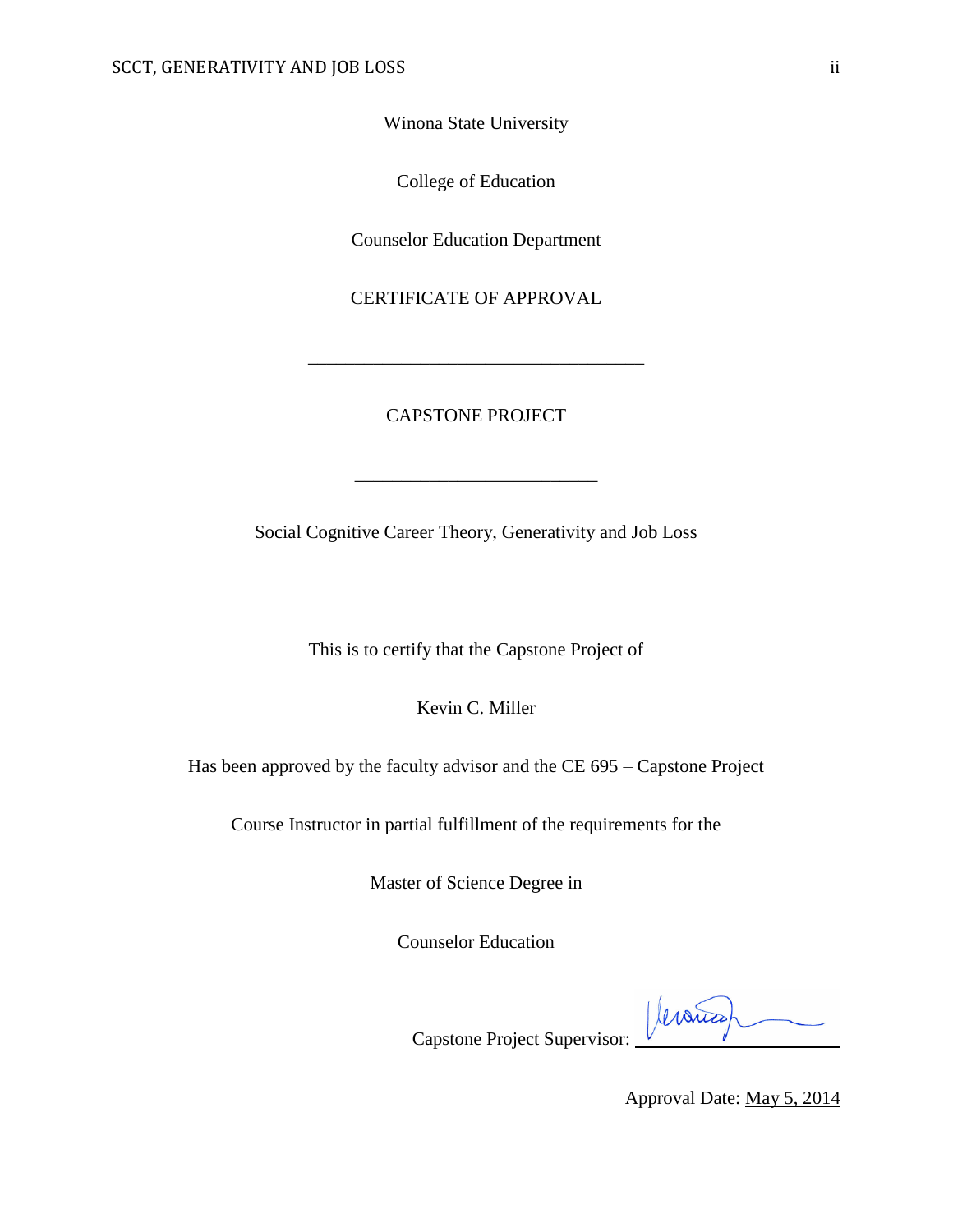# Abstract

During the last recession career counselors throughout the United States provided direct support to individuals who were unemployed due to no fault of their own. With males making up 76 percent of net job loss (Engemann and Wall, 2010), it is important for counselors to identify that many of these individuals are in what Erikson termed the, "Generativity versus Stagnation" stage of psychosocial development (Erikson & Erikson, 1998). This paper focuses on how career counselors can use social cognitive career theory (SCCT) to assist individuals who are suffering through job loss during the generativity versus stagnation stage of life. Through the use of SCCT career counselors will better assist job seekers in finding employment and working through the seventh stage of Erikson's psychosocial development theory.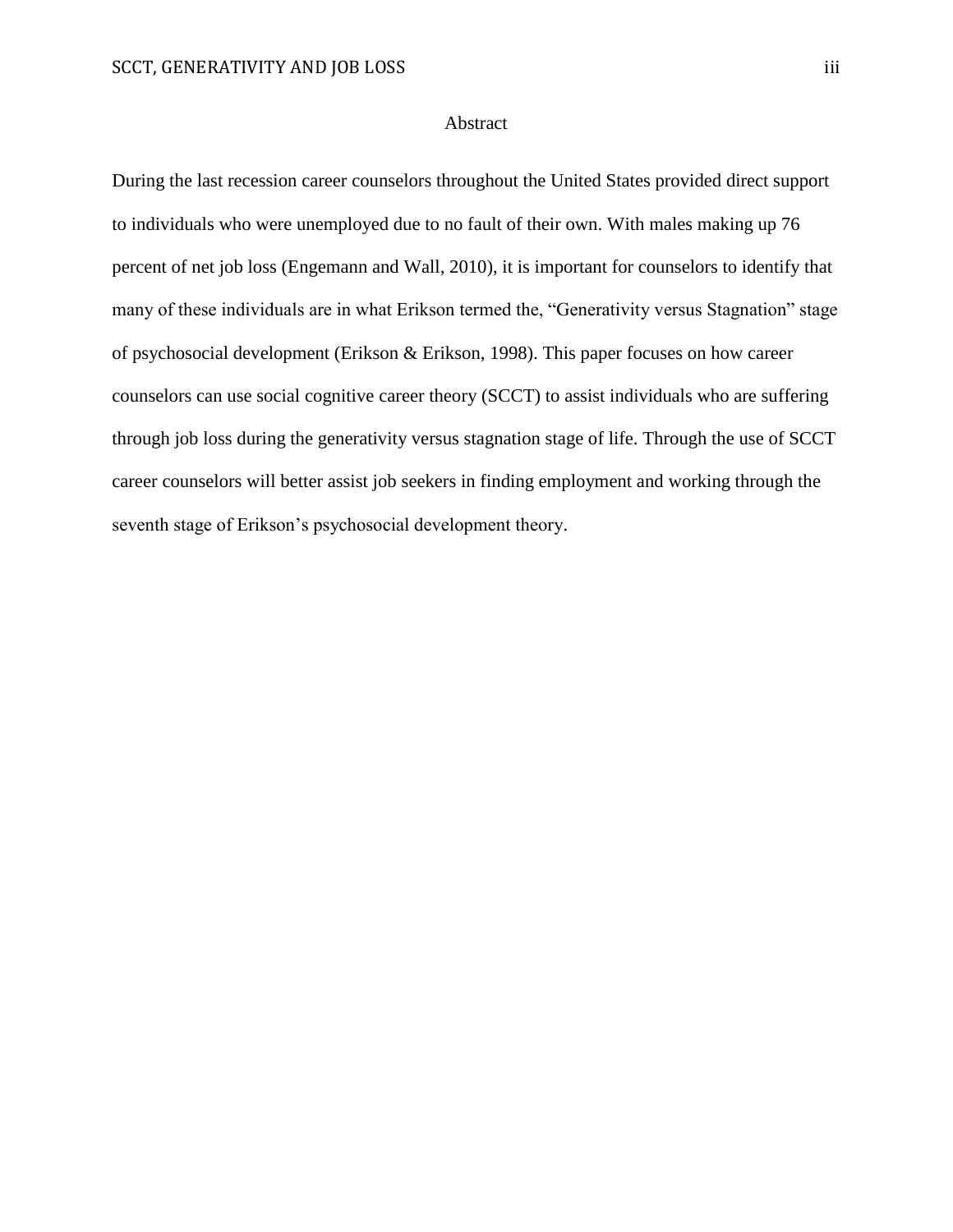# **Contents**

| References<br>.16 |
|-------------------|
|                   |
|                   |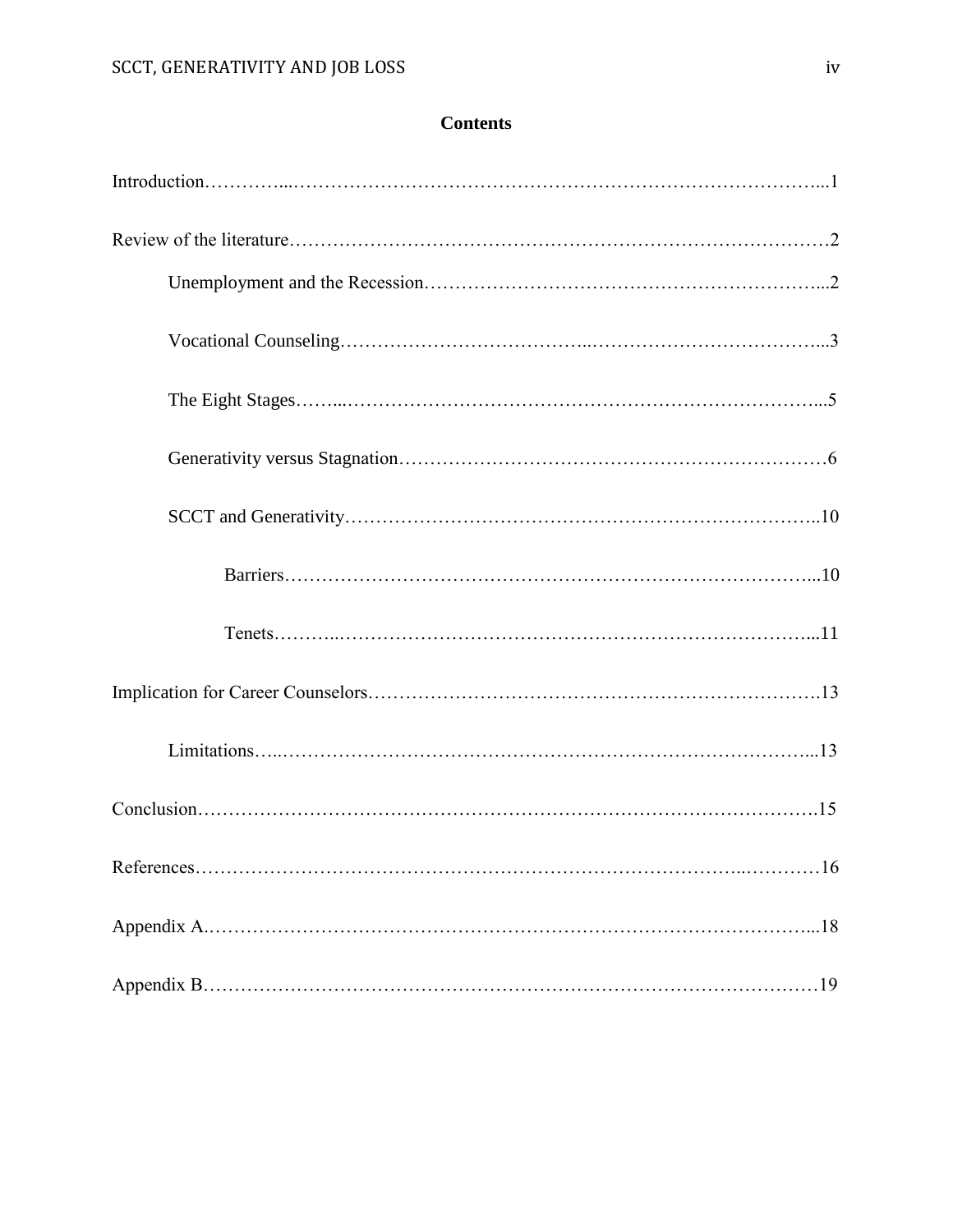# **Introduction**

During the last recession career counselors throughout the United States provided direct support to individuals who were unemployed due to no fault of their own. With males making up 76 percent of net job loss (Engemann and Wall, 2010), it is important for counselors to identify that many of these individuals are in what Erikson termed the, "Generativity versus Stagnation" stage of psychosocial development (Erikson & Erikson, 1998). Career and vocational counselors were suddenly inundated with clients that were feeling the effects of job loss. Career counselors need to be able to identify a client's specific situation and address the needs of that individual in a way that assists them in moving forward with their life and career. Combined with traditional counseling theories, social cognitive career theory (SCCT) provides counselors with an approach to assist these individuals. This paper provides counselors with the information necessary to identify these clients and a framework to allow counselors to assist clients in a successful transition to gainful employment.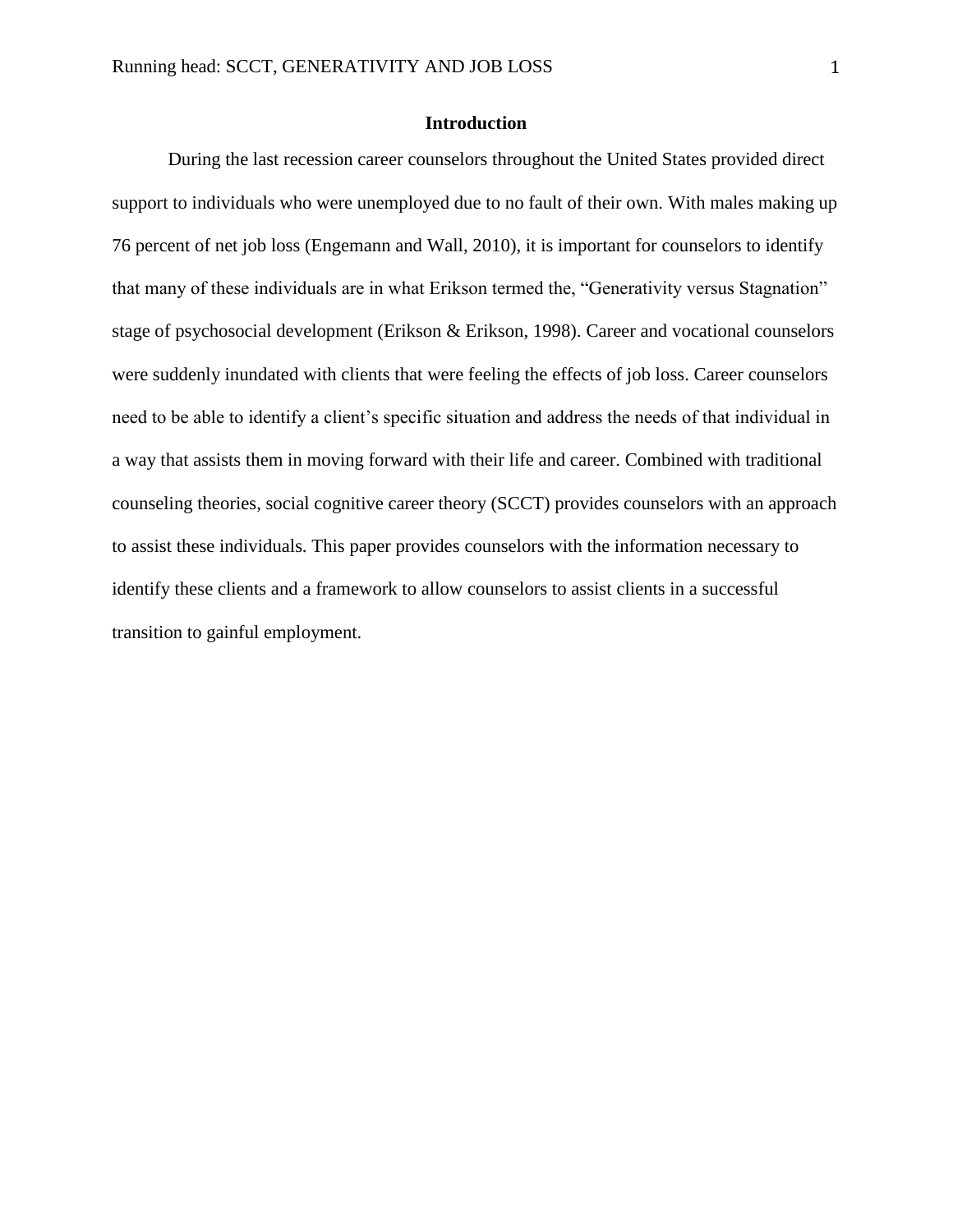#### **Review of the Literature**

#### **Unemployment and the Recession**

The United States government defines people who are unemployed as those who do not have a job and have actively looked for work in the last four weeks (U.S. Bureau of Labor Statistics, 2009). Actively looking for work includes contacting employers (having a job interview), a public or private employment agency, friends or relatives or a school or university employment center. Actively looking for work also includes those who are advertising, sending out resumes, completing applications and checking with professional registers (Engemann  $\&$ Wall, 2010)**.** Long-term unemployed are categorized as those people unemployed for 27 weeks or longer and are represented as a percent of the labor force (Bureau of Labor Statistics, 2009).

Since the start of the most recent recession in 2008 the unemployment rate has changed dramatically. In December of 2007 the national unemployment rate was 5 percent. At the peak of the recession in October of 2009, the national unemployment rate was 10.0 percent. Prior to October 2009 the last time the unemployment rate was at or above 10.0 percent was from September 1982 to June of 1983. The long-term unemployment rate at the end of 2011 was 4.4 percent. This long-term unemployment rate was the highest rate since record keeping began in 1948 (U.S. Bureau of Labor Statistics, 2012).

Recessions do not affect all types of individuals equally. In the most recent recession between December 2007 and June 2009, three-quarters of net job losses were men. Of these men, Black workers lost work at one and a half times that of White males. Furthermore, employment fell at twice the rate for single people than it did for married people (Engemann & Wall, 2010). The impact that the most recent recession has had on men has given it the nickname "man-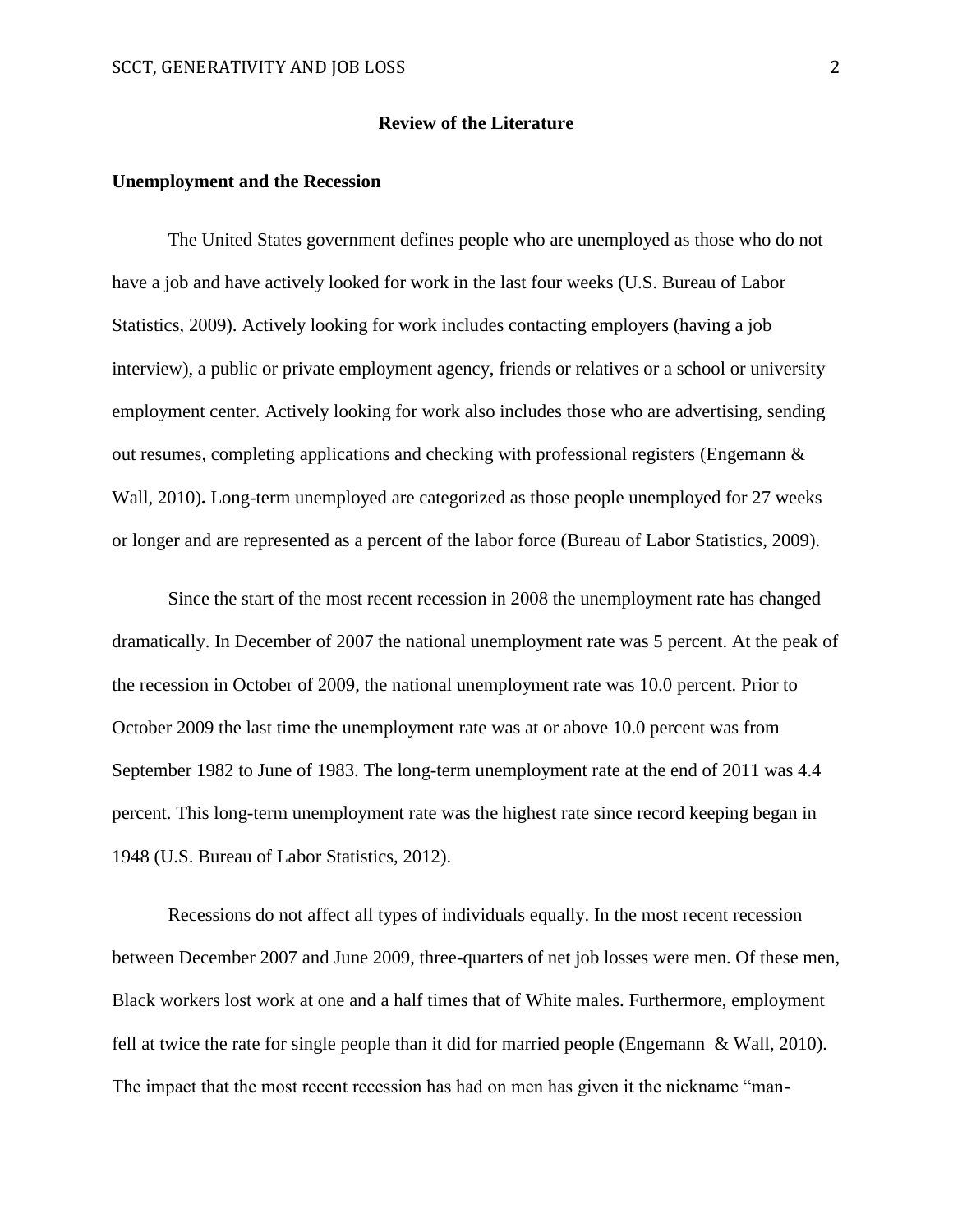#### SCCT, GENERATIVITY AND JOB LOSS 3

cession." According to Hoff Sommers, **"**The hardest hit sectors of our economy were manufacturing and construction. These fields are predominately male where as women are primarily in recession-resistant fields, such as education and health" (2009, p. 1).

Employment differences by sector are only one significant difference that resulted in a higher rate of male unemployment in the most recent recession. According to Engemann and Wall (2010) employment rose among those 55 and older by 4 percent, but fell for those aged 54 and younger. Education level also plays a role in the demographics of unemployed workers. For those with a Bachelor's Degree or a higher level of education, employment rose 0.4 percent from October of 2007 to September of 2009. During that same time period employment for those with only a high school diploma fell 6.8 percent.

Employment in specific sectors (manufacturing, production, etc.) dominated by men cannot completely explain the demographic breakdown of disproportionate job loss between males and females and uneducated younger males versus educated older males. Regardless of industry and education level, vocational counselors saw a high influx of middle-aged males out of work due to the negative job loss associated with the most recent recession and had to adapt to best serve this population (Engemann & Hall, 2010).

## **Vocational Counseling**

Modern vocational counseling's roots go back to Frank Parsons and his book, *Choosing a Vocation* published posthumously in 1909. Parsons believed that assessment should be used to assist an individual in obtaining a clear understanding of self and was important in determining an appropriate vocation**.** Parsons also began the first career counseling practice in the United States, *Vocations Bureau.* The *Vocations Bureau* produced pamphlets that provided readers with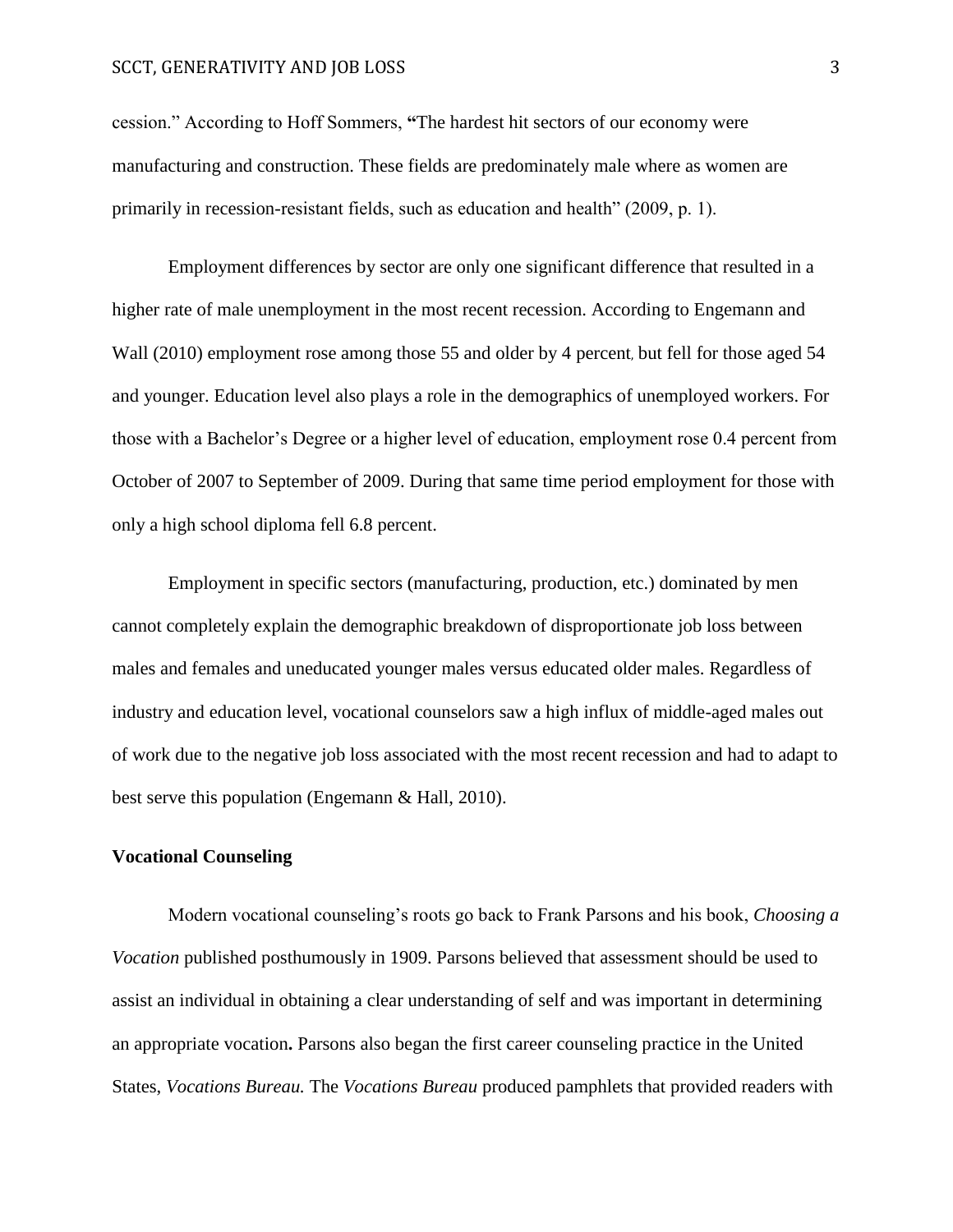#### SCCT, GENERATIVITY AND JOB LOSS 4

information about different lines of work. The bureau sparked nationwide interest in vocational counseling leading to new vocational classes taught at Harvard University. Seattle, Cincinnati and Minneapolis among other cities also took to the idea of vocational guidance counseling and began some of the first school programs in the nation. A few years later the National Vocational Guidance Association was created and continues today as the National Career Development Association (Kuder, 2008).

Frank Parsons (1909, p. 3) wrote, "The wise selection of the business, profession, trade, or occupation to which one's life is to be devoted and the development of full efficiency in the chosen field are matters of the deepest moment to young men and to the public." Parsons' ideas of vocational counseling to assist individuals in choosing the right career path have been realized, but have adapted throughout the years to reflect the economic state of our country and evolving labor demands.

Furthering the concept of career awareness made popular from the *Vocations Bureau's*  pamphlets, the U.S. Department of Labor/Employment and Training Administration currently operates and maintains databases and programs to assist in career decision-making. One of these databases, the O\* NET "contains information on hundreds of standardized and occupationspecific descriptors. This database, which is available to the public at no cost, is continually updated by surveying a broad range of workers from each occupation" (U.S. Department of Labor/Employment and Training Administration, 2013, p.1). The O\*NET also provides assessment instruments for those looking for assistance when choosing a new career. Vocational counseling is also offered at universities, colleges, high schools, through private industry and federal and state programs.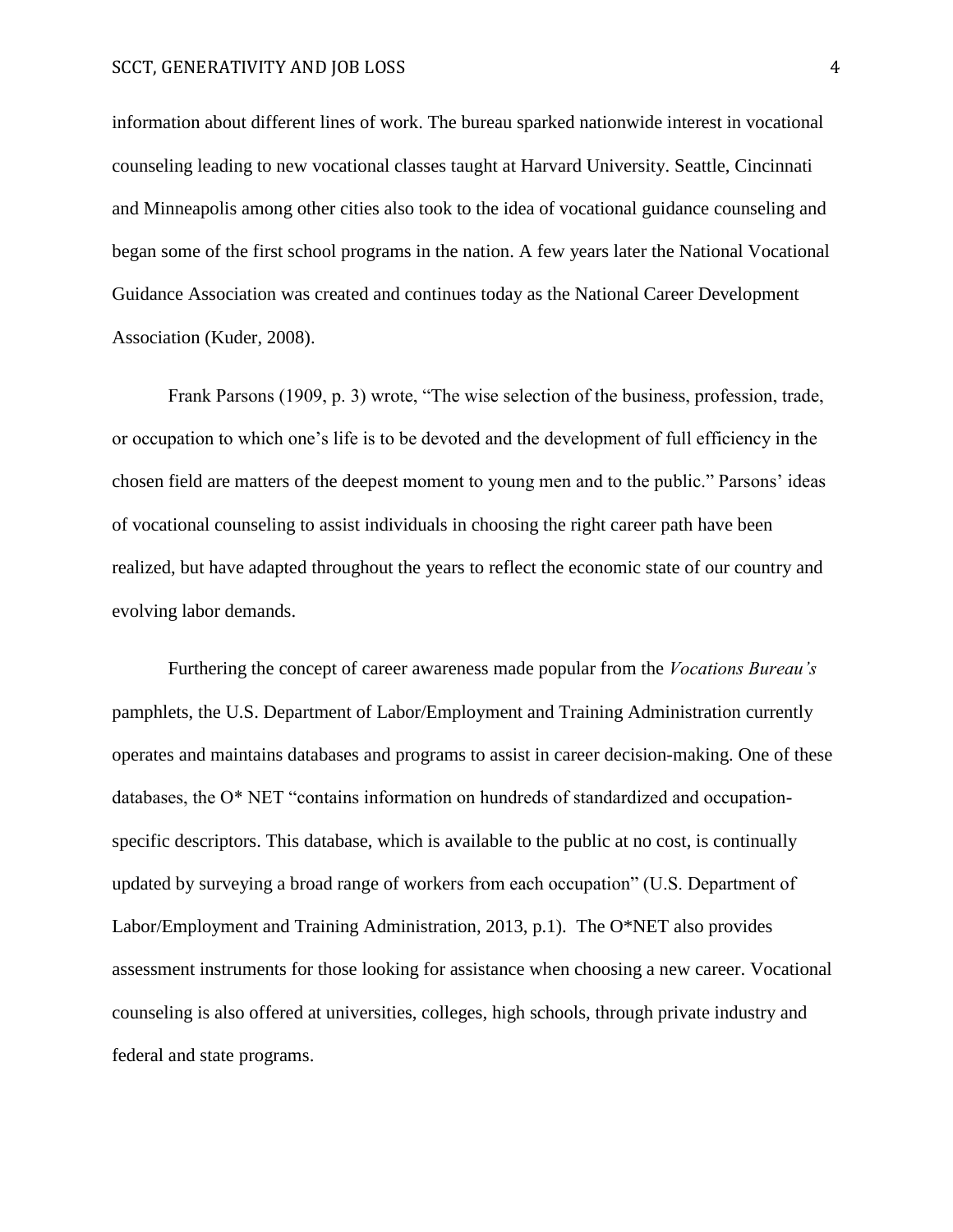When the most recent economic downturn began, public and private career counselors were inundated with out-of-work middle-aged males. To assist in counseling this population it is important for counselors to understand Erikson's Psychosocial Theory and how it applies to these men. Erikson's eight stages of psychosocial development come from his belief that social demands and maturational forces are what drive humans. Erikson felt that finding a healthy balance in each stage allowed an individual to continue on in a positive way to the next stage or crisis. These psychosocial stages build upon each other and Erikson delineated each stage by age group (Erikson & Erikson, 1998).

# **The Eight Stages**

Erikson first published his theory in 1950, in an article entitled *Eight Ages of Man*. To illustrate the eight stages of psychosocial development and promote conversation and research into the effects each stage had on another Erikson created a *Psychosocial Crisis* chart that can be found in Appendix A (Erikson, 1982, p. 56). In *The Life Cycle Complete*, Erikson wrote, "Hope, fidelity and care….are among the psychosocial strengths that emerge from the struggles of syntonic and dystonic tendencies (1982, p.55). Erikson's stages are: Stage 1, Basic Trust vs. Basic Mistrust during infancy involving the psychosocial strength of Hope. Stage 2, Autonomy vs. Shame, Doubt during early childhood with the strength being Will. Stage 3, Initiative vs. Guilt leading towards the virtue of Purpose during what Erikson termed "Play Age" (1982, p.56). Stage 4, Industry vs. Inferiority focuses on the school age person and their desire for the inner characteristic of Competence. Stage 5 occurs during adolescence when individuals are striving for the virtue of Fidelity during the crisis of Identity vs. Identity Confusion. Stage 6, Intimacy vs. Isolation focuses on young adulthood when a person is striving for Love. Stage 7, Generativity vs. Stagnation refers to those in adulthood who are working towards the virtue of Care. The final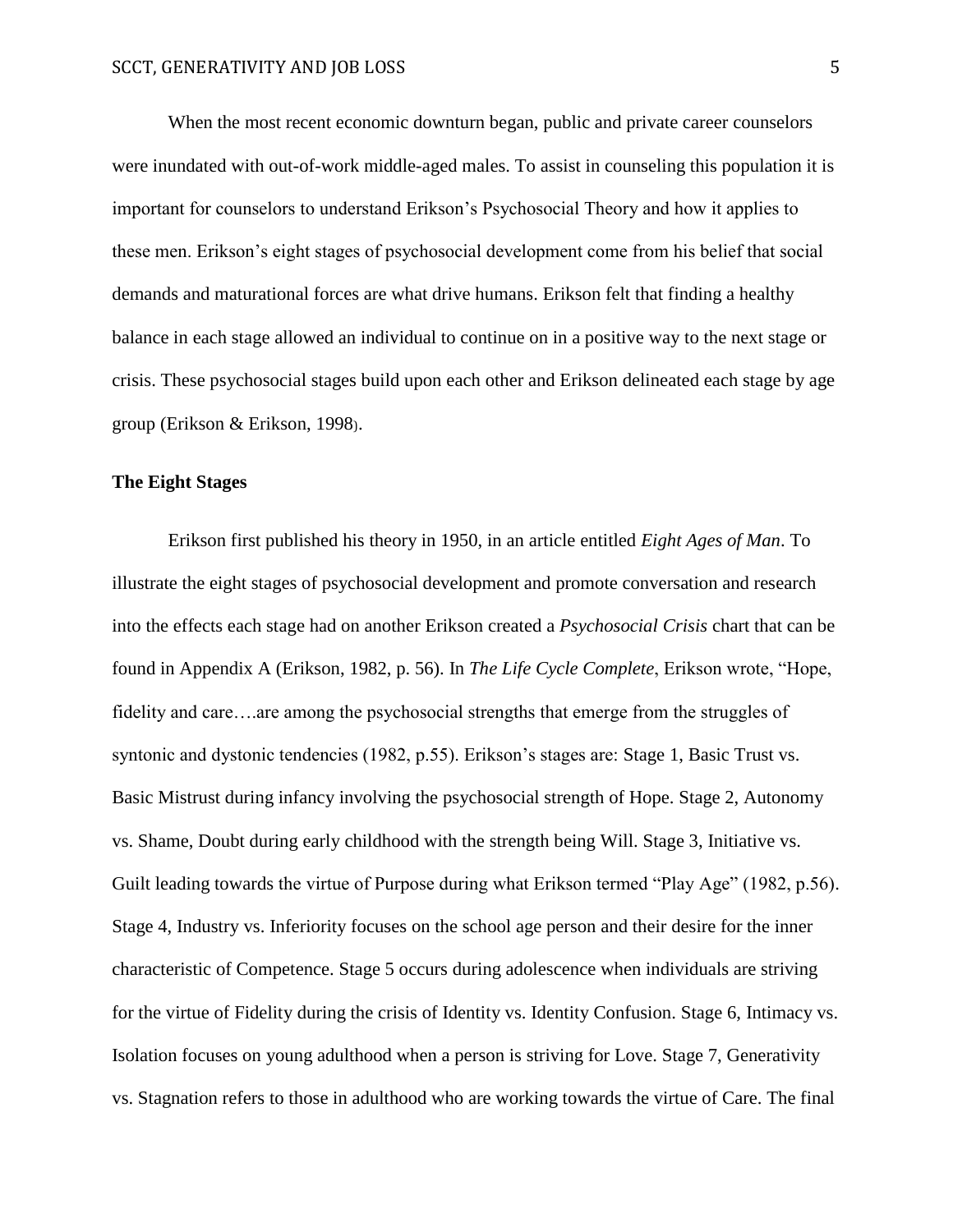stage of Integrity vs. Despair, Disgust involves those at the end of the lifecycle who are developing the strength of Wisdom. Erikson felt most of these terms represent basic qualities that allow young people to enter the lifecycle and elders to finish it (Erikson, 1982, p.55).

# **Generativity versus Stagnation**

The recent recession put many middle-aged men out of work. According to Erikson, these men who are experiencing the crisis of job loss may be in the generativity vs. stagnation stage if the new virtue emerging from this crisis is care (Erikson & Erikson, 1998 p. 67). In this stage the major question an individual is dealing with is "How can I contribute to the world?" (Slater, 2009) and the basic virtue being discussed is care. For many of these men (and women) in stage seven, losing their job leaves them with the crisis of their legacy and wondering what they have created to last.

Erickson's theory of psychosocial development is based on psychoanalytic theory, but not on the concept that personality is based on early childhood experiences alone. Erickson's theory is founded on the belief that culture, history and environment all affect human development through his eight stages (Slater, 2009). Generativity versus stagnation represents the major conflict of adulthood. According to Erikson (1950, page number unknown), "Generativity then is primarily the concern in establishing and guiding the next generation…the concept is meant to include…productivity and creativity."

Research on the generativity versus stagnation stage of psychosocial development has reinforced Erikson's assertion that individuals who have successfully transitioned through previous stages of development are more likely to find a healthy balance in this stage. A study conducted by de St. Aubin, McAdams, and Kim (2004) concluded that younger men and women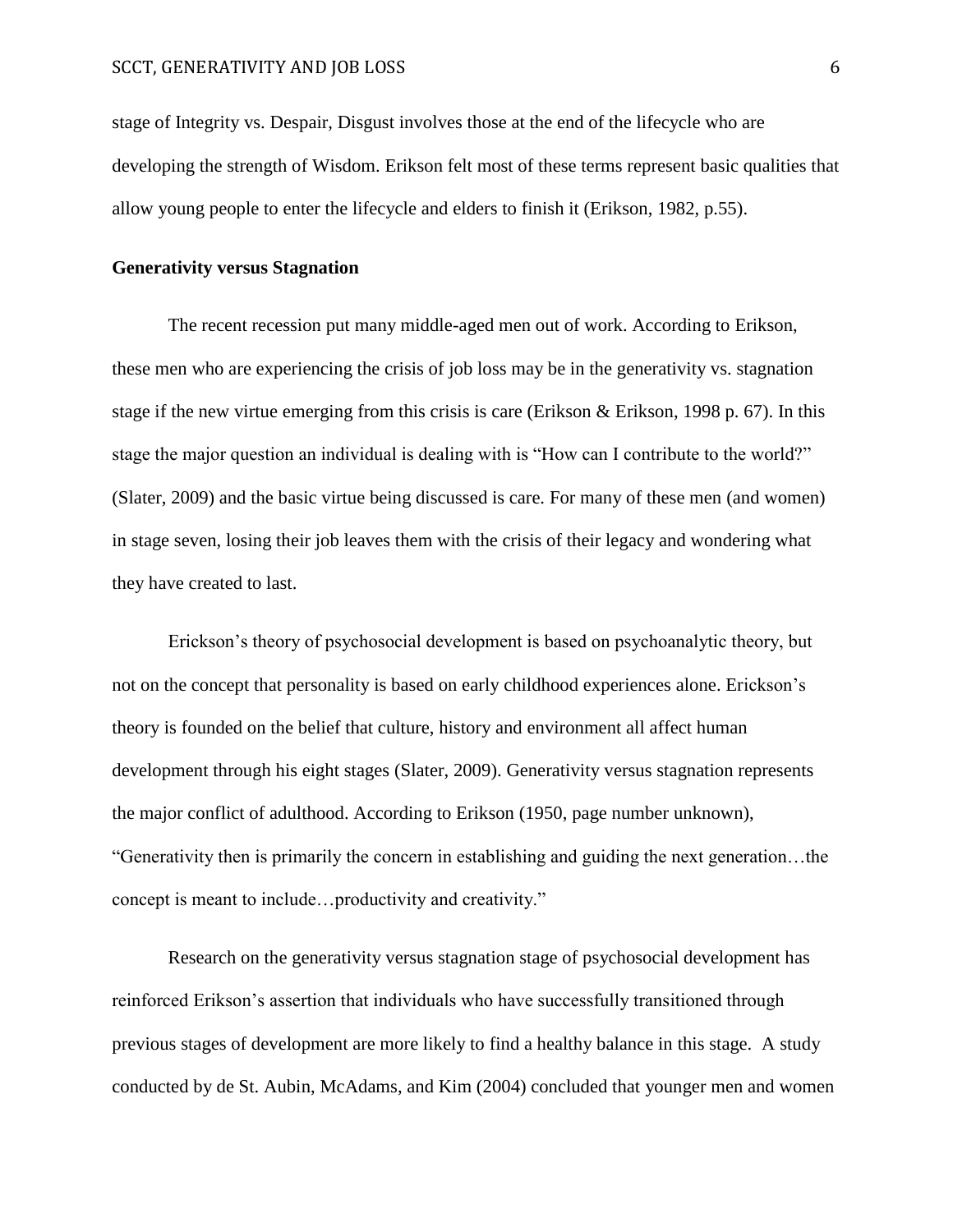#### SCCT, GENERATIVITY AND JOB LOSS 7

are less likely to feel as if they have achieved a sense of generativity than middle-aged men and women. The conflict in stage seven, generativity versus stagnation is described by Erikson as tension that exists between two possible outcomes, care and rejectivity (1982). As individuals enter this stage they start to see their life in a new perspective. They begin caring about their legacy and what mark they will leave behind. For many men and women, children are part of their legacy and the recipients of care, nurturing and mentoring. By loving their children, parents are not just parenting, but also creating their legacy by providing future generations with high quality empathetic citizens capable of caring for future generations. Children are not the only way to reach generativity. According to Cooney and Rothrauff, (2008) adults who don't have children are capable of reaching a sense of generativity just like adults who have children.

Every stage of psychosocial development involves a crisis. Greer (1980) describes the crisis of generativity versus stagnation as usually evolving from empty nest syndrome when children leave home, divorce or work related issues such as being fired or having to reenter the labor force after a long absence. Many men who lost their jobs in the recent recession found themselves grappling with the idea that their expected legacy is no longer a possibility while dealing with a change in their life that many had never experienced: unemployment. Many of these men had spent 20 to 30 years working hard, being devoted to their employer and often working for only a few employers throughout the course of their careers. Suddenly, layoffs were happening and newly unemployed men were left with a sense of loss.

In a study conducted by Brewington, Flowers, Furr and Nassar-McMillan (2004) using the Grief Experience Inventory, Loss Version (GEI, LV) results showed that involuntary loss of a job is strongly associated with grief in individuals. The feeling of grief was more prevalent in individuals who had been employed the longest, did not receive adequate notice about being laid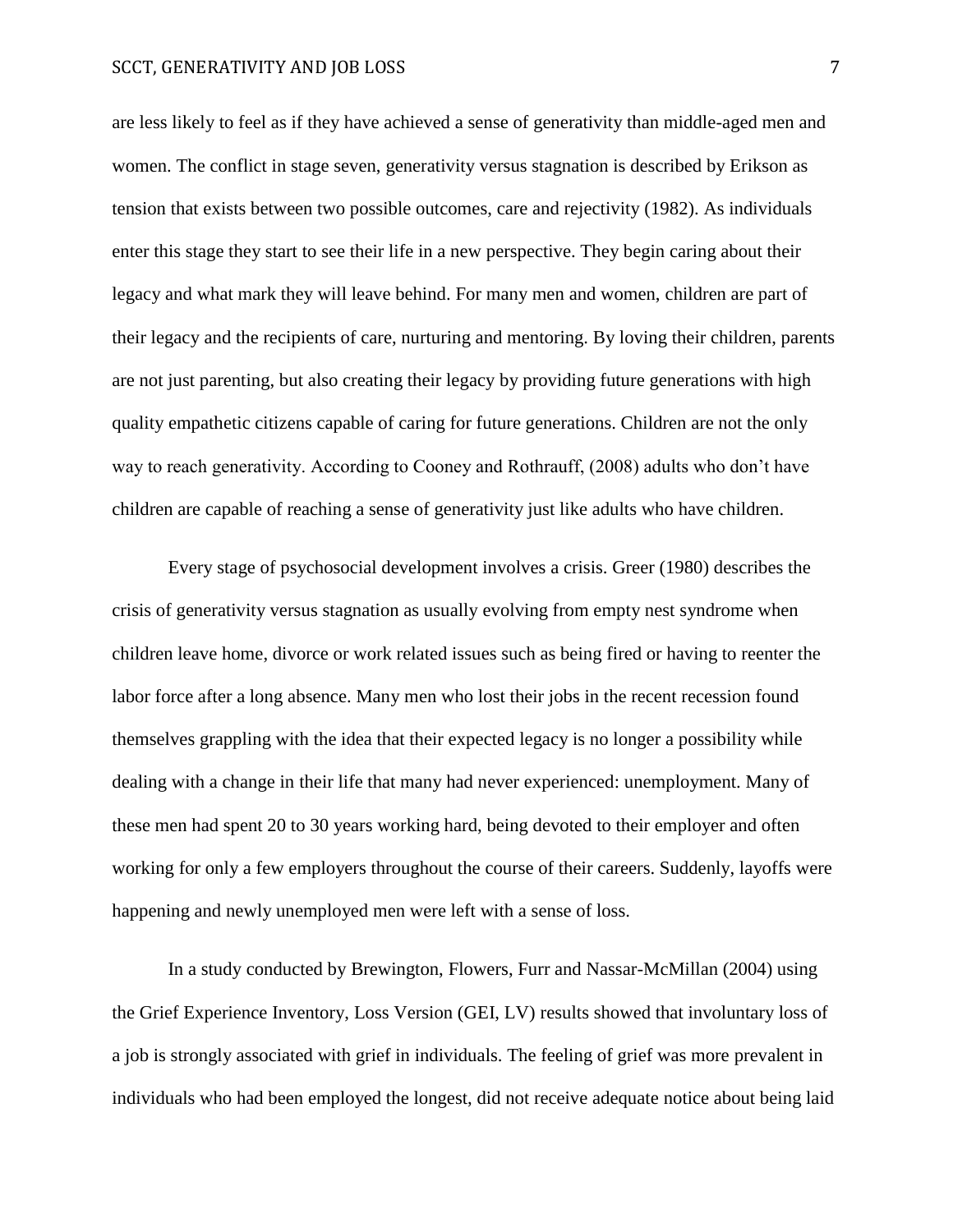#### SCCT, GENERATIVITY AND JOB LOSS 8

off and those who had dependents. According to this study, the length of notice to be let go was a strong factor inversely related to the grief subscales of despair, guilt, depersonalization, and rumination. Individuals in this study who perceived that they had a low level of job prospects had a higher level of depersonalization and loss of control. When negative feelings associated with grief are present in individuals who have lost a job, it is important that career counselors are able to identify these feelings and behaviors and collaborate with the individual to reconstruct meaning of the event and incorporate that meaning into the context of their lives, both personally and professionally (Neimeyer, 1998).

When career counselors identify that a client in the generativity vs. stagnation stage of psychosocial development is suffering from grief due to involuntarily career change such as a layoff, it is important to debrief with the client by placing significant events into a proper time frame and sequence (Foremann, 1992). According to Vondracek, Lerner and Schulenberg (1983) this type of intervention allows an individual to recognize that there is some degree of predictability. A client who determines that some of life's events are predictable is then able to realize that they have a degree of control over their own life. When coupled with counseling techniques such as motivational interviewing and encouragement, the client receives support that assists them in coping with the grief and demoralizing nature of being unemployed.

Individuals who are attempting to create a legacy and reach generativity may view an unexpected job loss as a cataclysmic blow to their goals of creating or producing something that will outlive them. By assisting clients in finding a sense of control after a traumatic job loss, counselors are providing encouragement and perspective. This assistance may allow for clients to begin reconstructing their career in a way that lets them feel in control and focus once again on reaching generativity through the goals and expectations of their future career.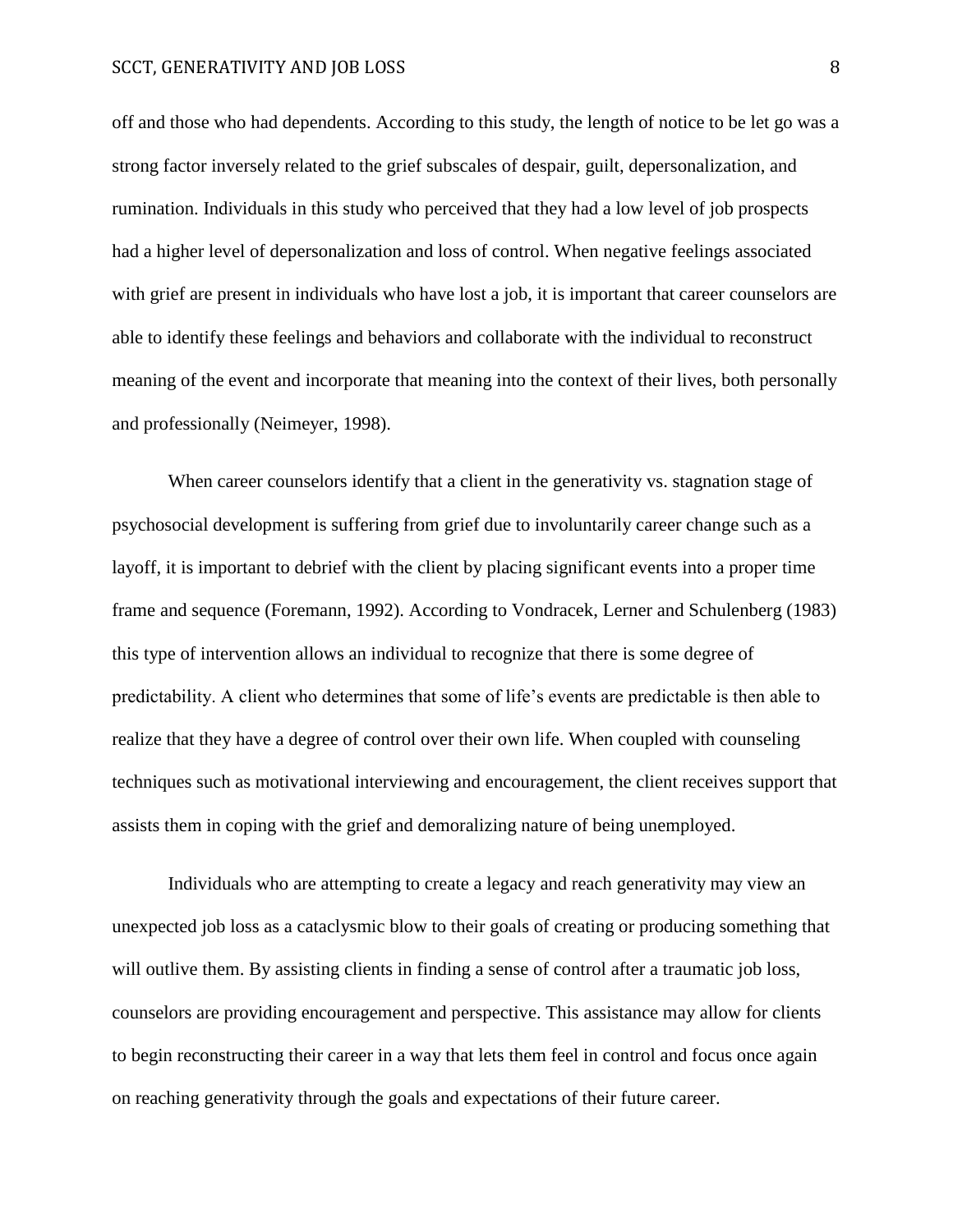In the past ten years, the world economy and the American workplace have changed dramatically. It is important that counselors are able to adjust with trends in employment and the labor force. With changes brought on by a global economy, technological advances, a faster paced work environment and new immigration patterns, work has become more diverse and less predictable for more and more workers (Lent, 2013)**.** In traditional career counseling models, matching job seekers to suitable careers was a primary focus. While still prevalent, this idea of career counseling can be particularly harmful to middle-aged men who have worked a singular job for a singular company for the majority of their career. When unexpectedly laid off it is important that counselors work with individuals to prepare them for a new and evolving job market (Savickas, 2011)**.** 

As recently unemployed individuals try to cope with the reality of being jobless it has traditionally been a counselor's responsibility to use a matching paradigm to assist individuals in finding work. Parsons called this matching process "true reasoning" (1909). In this process counselors try to find matches between individuals and job options through assessment and career style interviews. However, with the changing labor force and modern labor demands, many of the workers laid off in the recent recession have found themselves with skills that are in low demand (Lent, 2013). This realization that modern employers do not need an individual's skills only adds to the frustration and fear of the unknown associated with grieving from a lost job.

As individuals trying to create a positive legacy are suddenly beset by financial burdens of unemployment, pressure on individuals to find meaningful employment that will allow for personal satisfaction can be a daunting process. Career counselors working with middle-aged clients should consider using Social Cognitive Career Theory (SCCT) in conjunction with their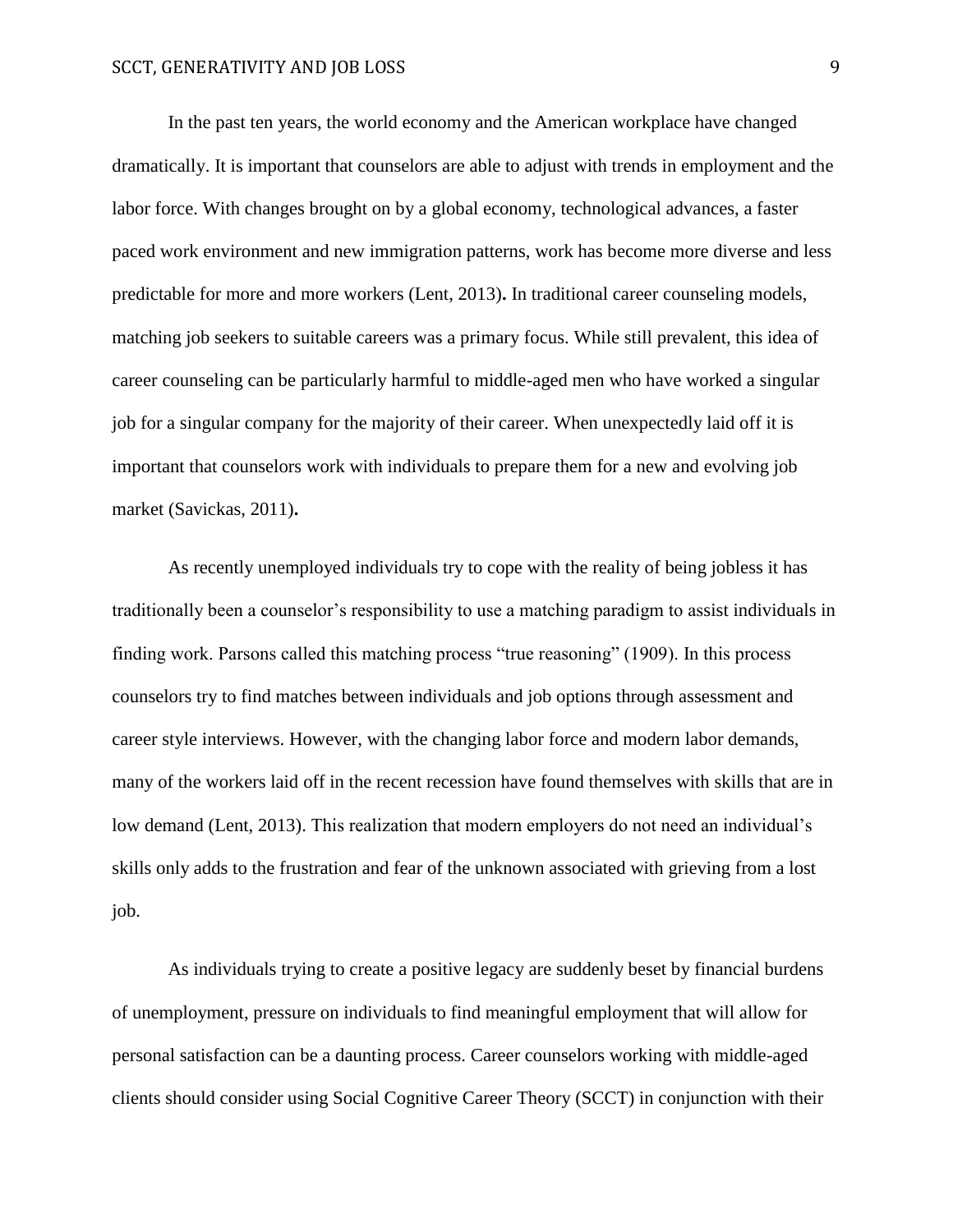personal counseling style to address the specific needs of an individual in Erickson's generativity versus stagnation stage.

#### **SCCT and Generativity**

When a client in the generativity versus stagnation stage of his life is experiencing grief from the loss of a job it important that career counselors address both the need of finding meaningful employment for the client and the client's psychosocial need to leave a mark that will last after he is gone. Social Cognitive Career Theory (SCCT), derived from Albert Bandura's (1986) Social Cognitive Theory, can be implemented by a counselor to address both needs.

Developed by Lent, Brown and Hackett, SCCT provides a constructivist view of the client. With this theoretical practice the client is active in his or her experiences when working with the career counselor (Lent and Brown, 1996). Together they look at past experiences from a new perspective while acknowledging that environmental factors such as gender, a recession and geographical location can have an effect on an individual's career (Lent and Brown, 1996).

SCCT is based on interest and choice models (Lent et al., 1994)**.** These models utilize a person's core belief system and environmental variables to assist in developing a career development plan (Lent, 2013). According to Lent, there are 6 common barriers and three main tenets that need to be addressed.

**Barriers**. When working with a job seeker, SCCT suggests a counselor needs to address the following barriers in order to create and implement a quality career plan: 1) Identify clients with limited interests. 2) Identify limitations of skill level and client's level of self-efficacy. 3) Recognize client's outcome expectations 4) Problems articulating and framing choice goals or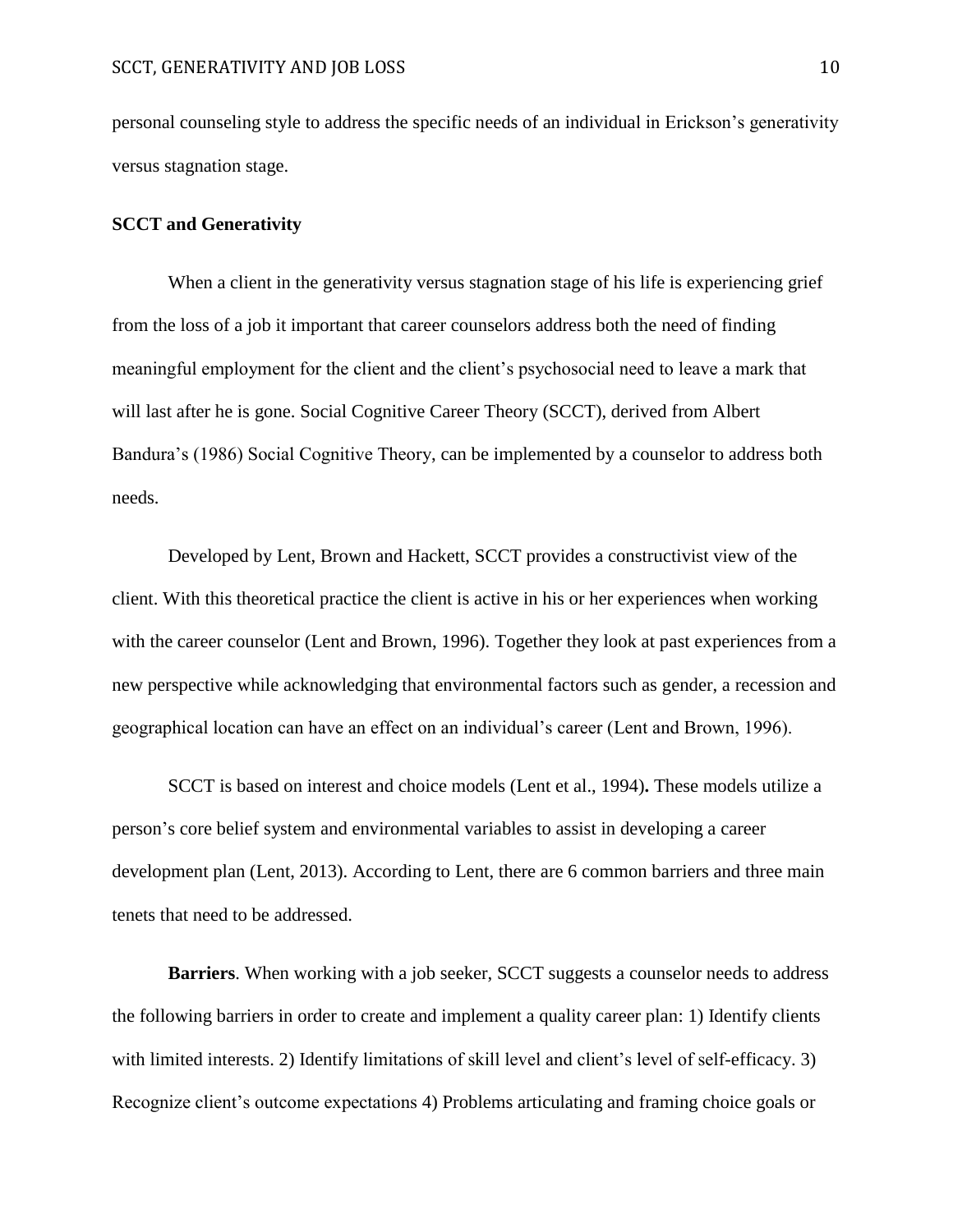failing to deviate from goals 5) Unknown barriers affecting client. 6) Types of support available to client (Lent, 2013). The first barrier applies to clients who have flat interest profiles. Counselors should be aware that this may be a result of low self-efficacy beliefs and working to expand vocational interests may need to be a part of the career plan. Counselors should focus on positive realistic goals with job seekers who face the second barrier of limited skill levels or low self-efficacy. The third barrier of negative or unrealistic outcomes can be addressed through the counselors' use of providing accurate outcome expectations. When suffering from job loss some clients may find it difficult to articulate or deviate from former goals and counselors can address this barrier by using clarity and specificity to reframe goals (Lent, 2013). The last two barriers focus on unknown barriers and the lack of supports a job seeker may have for his or her chosen career path. Brown and Lent suggest addressing these barriers by assisting clients in managing their barriers and supports through techniques such as role-playing and developing back up plans (1996).

**Tenets.** In addition to addressing barriers, SCCT focuses on three main tenets: selfefficacy, outcome expectations and goals (Lent, Brown & Hackett, 1994). Self-efficacy is the belief that people have in themselves to successfully complete a given task. Clients experiencing grief from a job loss often feel a strong sense of despair (Brewington, Flowers, Furr & Nassar-McMillan, 2004). Using Social Cognitive Career Theory, counselors can assist clients in building self-efficacy by assisting in identifying examples of personal success in the workplace and acknowledging the validity of a client's current feelings. Focusing on accomplishments, clients can begin to acknowledge their positive attributes instead of ruminating about the negative experience of being let go by a former employer. As an individual's self-efficacy begins to build, feelings of despair become more manageable and less prevalent.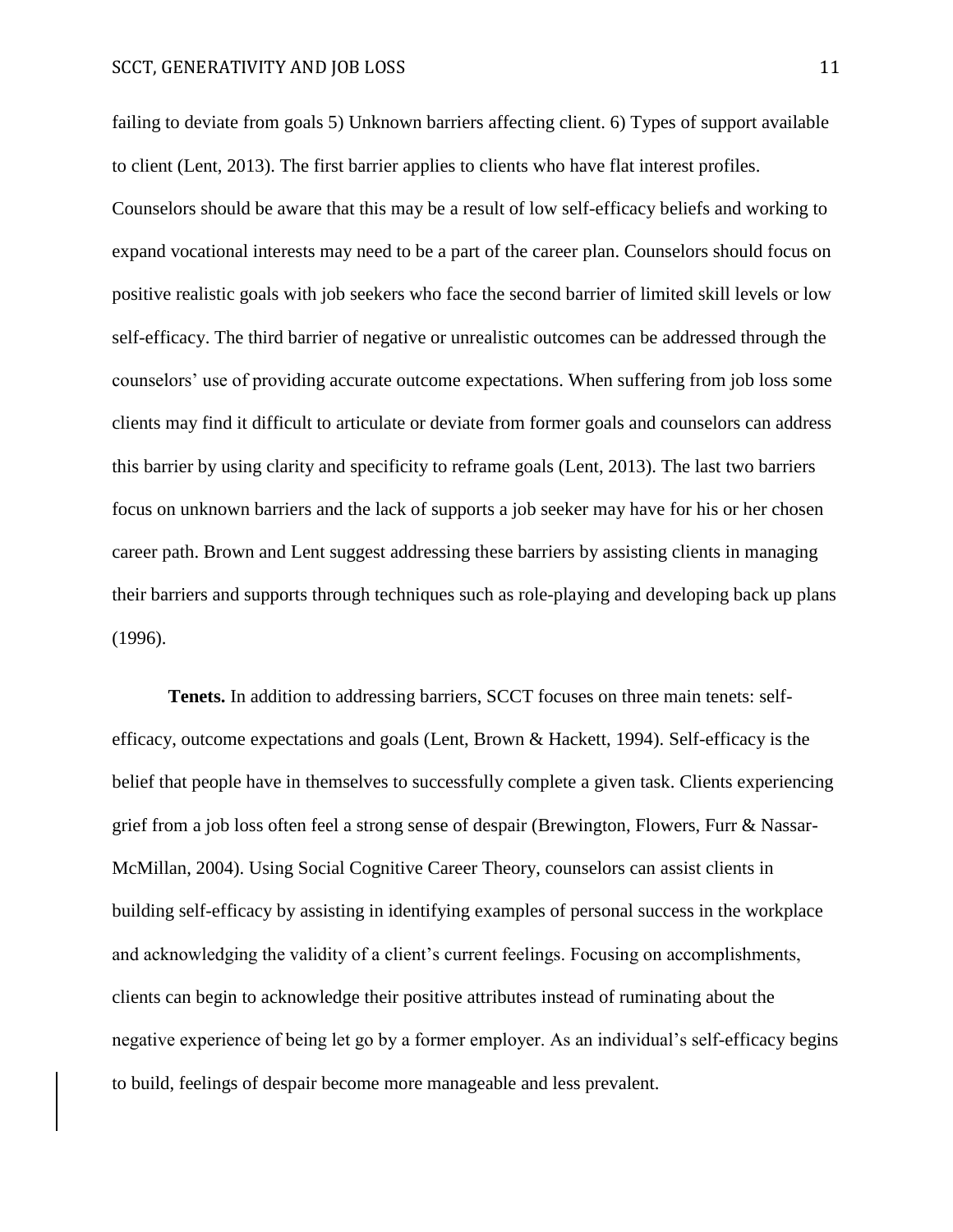The second tenet of SCCT is establishing outcome expectations. Mentoring younger workers and workplace successes are often seen as accomplishments that will last long after an individual retires. Individuals grieving from an unexpected job loss may wonder what will become of all the hard work, time and devotion they invested in their previous job. This may lead to the belief that nothing will last after they are gone; that they have not left a mark. Outcome expectations are used in SCCT to address perceived results of past experiences. By reframing past experiences and results, counselors can assist clients in determining current expectations grounded in reality. Working with clients to decrease irrational or unrealistic outcome expectations, counselors are helping individuals gain control over their current situation and acknowledge the positive steps being taken, and to construct new meaning in their lives.

The final tenet in SCCT is developing goals. Lent et al., (1994) define a goal as the decision to begin a particular activity or future plan. Goals play a primary role in SCCT and reaching generativity. Assisting clients in setting goals allows for forward motion. With goals to work towards, clients are able to make decisions and take action that will build self-efficacy, move toward employment and move from grief of a lost job to hope of a new future where they can make a difference for the benefit of future generations.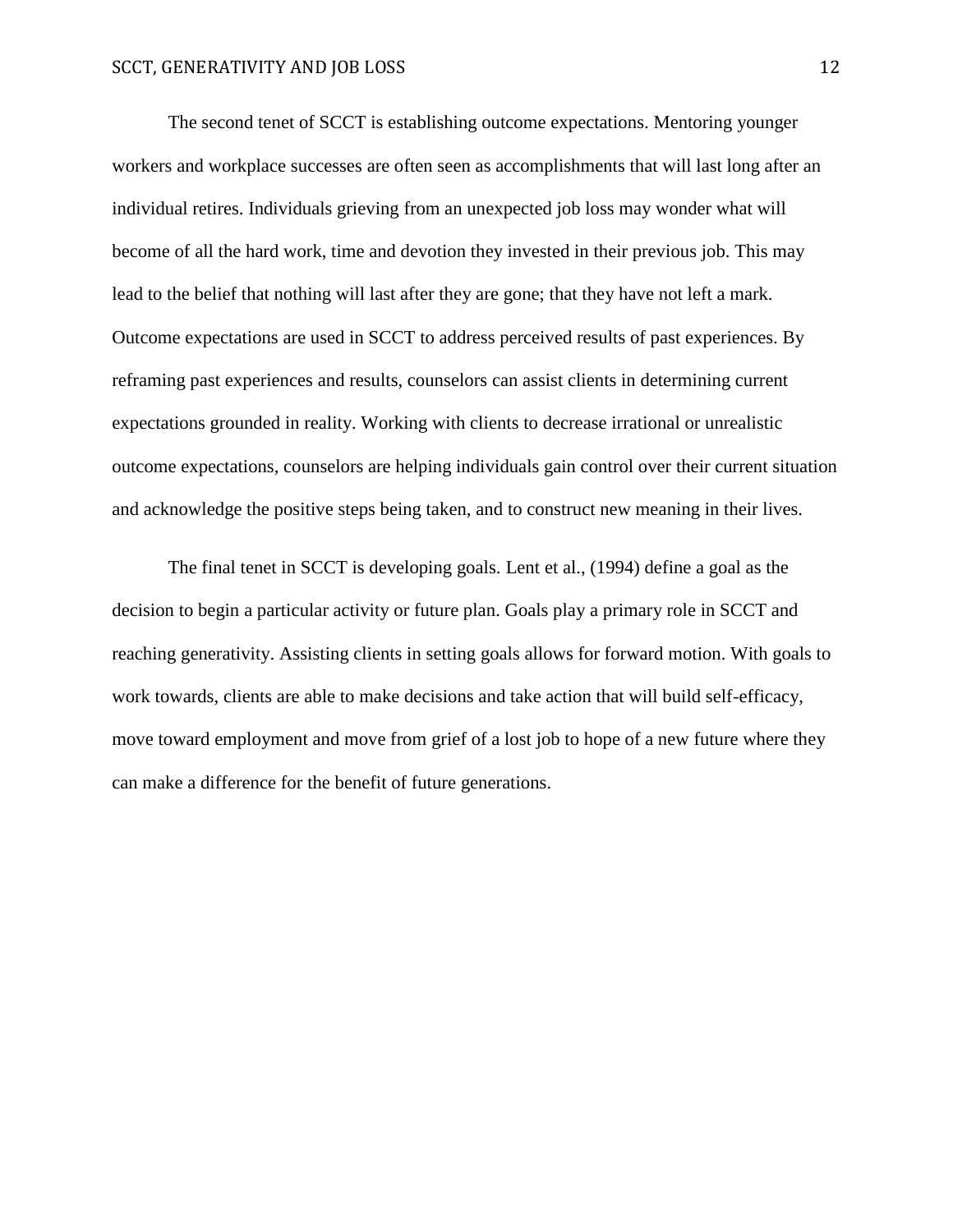#### **Implications for Career Counselors**

 Utilizing SCCT in conjunction with a counselor's personal theoretical framework will allow them to better assist job seekers in Erikson's seventh stage of psychosocial development, generativity vs. stagnation. It is important for career counselors to meet clients where they are. In traditional counseling models assessing a client, researching potential career options and trying a new job or education plan has been successful in matching people to work. However, the longevity of a typical career has changed dramatically in the last 100 years due to many environmental factors such as technological advances and outsourcing. Career counselors need to be aware that when let go from a position many workers realize that their individual skill set may not be of value in the current labor market. Middle-aged men who find themselves skilled in an area of low demand may be questioning their personal worth and their worth to future generations. Acknowledging the psychosocial goal of generativity and its virtue, care, through the use of Social Cognitive Career Theory can allow counselors to connect and build rapport with unemployed adult males who find themselves lost and grieving after a job loss. To assist counselors working with this population a framework is available in Appendix B.

# **Limitations**

Schlossberg described the mature person at any age as being capable of making appropriate decisions by considering alternatives and being involved in the career process (1975, p.39). Identifying that a client's career maturity level is consistent with his or her psychosocial development stage is key to successful vocational guidance. SCCT involves critical thinking, conceptualization of future outcomes and communication between client and counselor. Counselors must be open to assisting individuals to identify their options and be aware that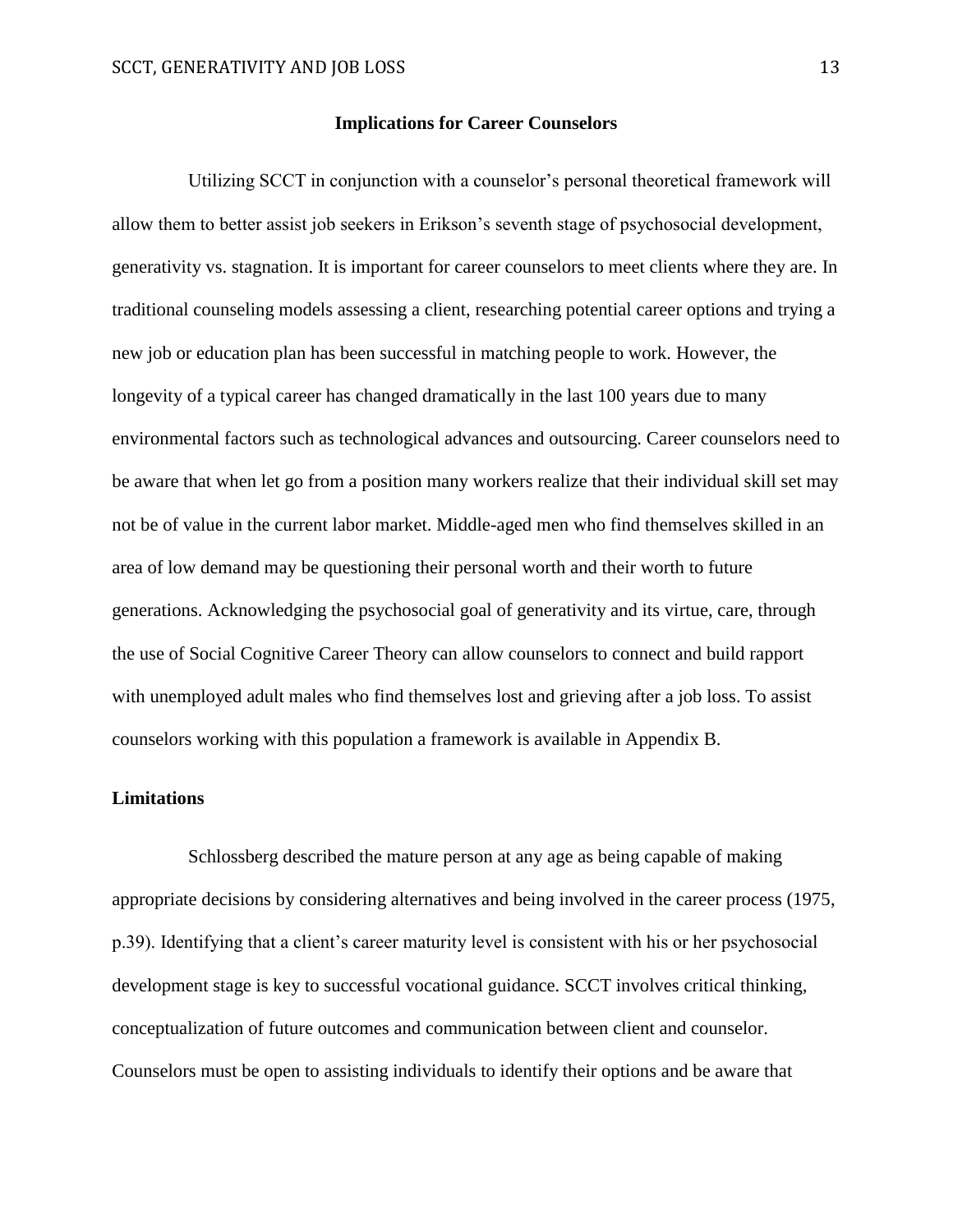personal attitudes and beliefs may cause them to stereotype clients based on characteristics such as age, gender and race (Murray, Powers & Havighurst, 1971).

According to Lent and Brown, the SCCT framework "embraces the constructivist view of the person as active shaper of his or her experience" (1996, p. 319). Job seekers suffering from severe and persistent mental illness may not be able to fully engage in reconstructing past career events. Those suffering through involuntary career change may not be prepared to begin exploring and searching for a new career. Counselors should be able to recognize individuals in a state of grief and loss. Counselors must be able to understand the feelings and experiences of the client and communicate with them to assist in gaining a balanced perspective based on their circumstances in order to move forward with the career planning process.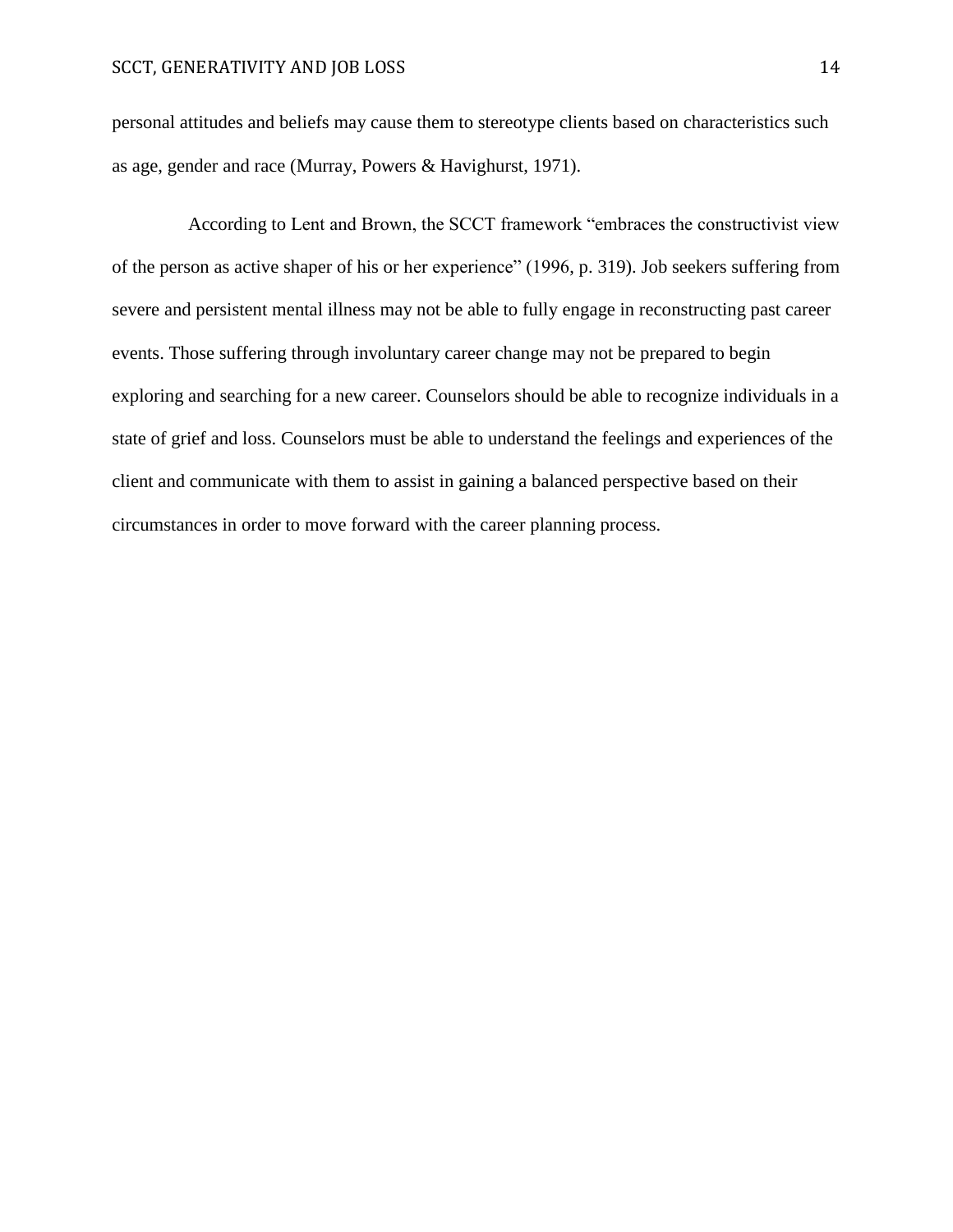# **Conclusion**

The modern day labor market has created and will continue to create dislocated workers who find themselves unemployed due to no fault of their own because of economic changes and environmental shifts such as outsourcing and technological advances. Traditional matching models are common and effective counseling models used throughout the United States to assist individuals in finding suitable work. Suitable work is often an appropriate goal when economic pressures are a primary concern and finding psychologically satisfying work may be left out of the career counseling process (Lent, 2013 p.12).

Many of these individuals are in the Generativity versus Stagnation stage of Erikson's Psychosocial Development and are trying to create their legacy through parenting and work related accomplishments. The unexpected job loss often results in grief and concern over their ability to realize their career goals and create a personal legacy. Social Cognitive Career Theory (SCCT) provides a framework that can be used in addition to traditional career counseling models when working with dislocated workers. The use of SCCT allows a counselor to address the economic need to return to employment, the psychological stresses related to grief and the psychosocial goal of creating a legacy and leaving a mark that will last long after they are gone.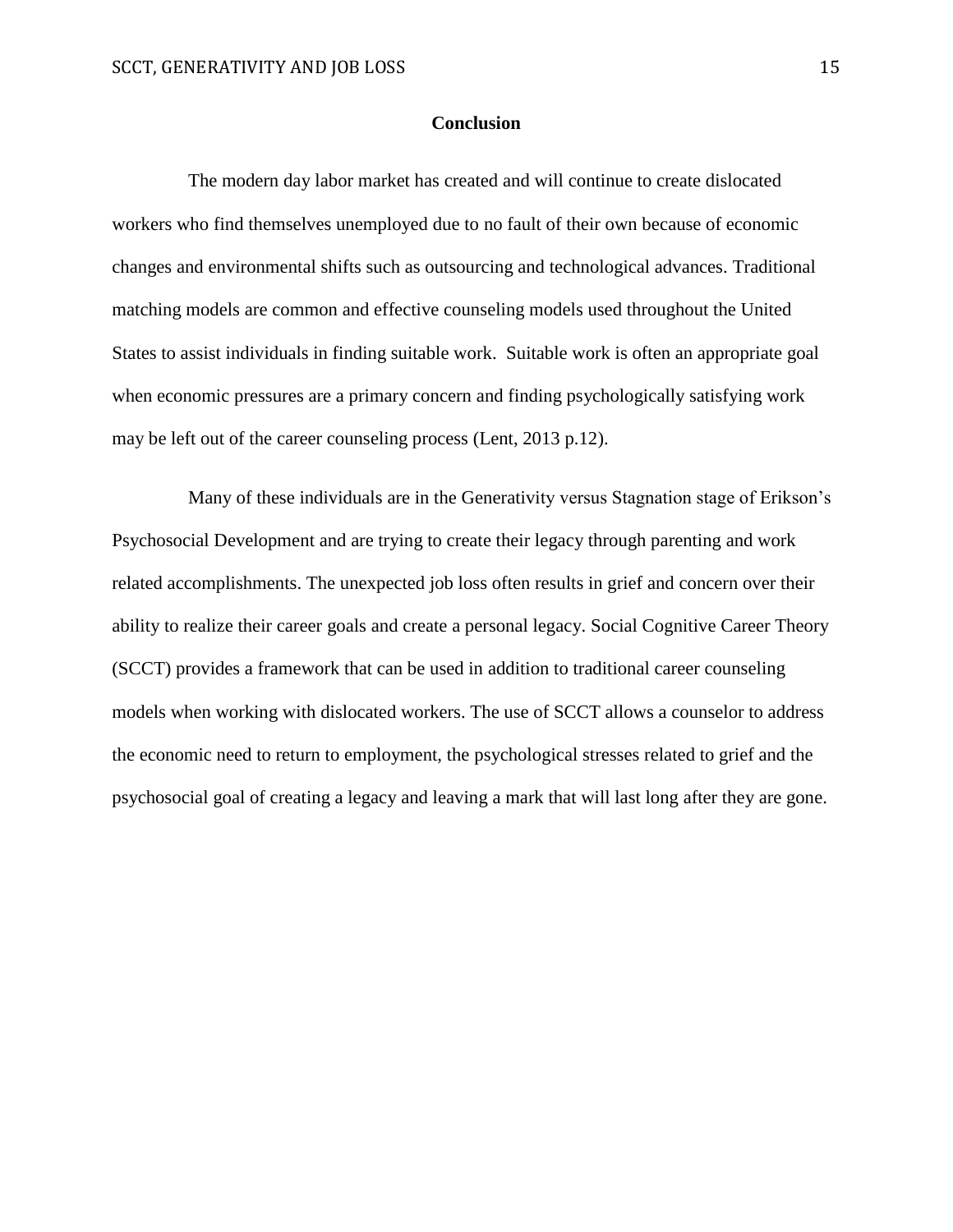#### References

- Bandura, A. (1986). *Social foundations of thought and action: A social cognitive theory.*  Englewood Cliffs, NJ: Prentice-Hall.
- Brewington, J.O., Flowers, C.P., Furr, S.R. & Nassar-McMillan, S.C. (2004). A preliminary investigation of factors associated with job loss grief. *The Career Development Quarterly, 53*(1), 78-83.
- Bown, S.D. & Lent, R.W. (1996). A social cognitive framework for career choice counseling. *The Career Development Quarterly, 44,* 354-366. Doi:10.1002/j.2161- 0045.1996.tb00451.x
- Cooney, T.M. & Rothrauff, T. (2008). The role of generativity in psychological well-being: Does it differ for childless adults and parents? *Journal of Adult Development, 15.* Doi: 10.007/s10804-008-9046-7
- de St. Aubin, E., McAdams, D.P., & Kim, T. (2004). The generative society: An introduction. In E. De St. Aubin, D.P McAdams, & T. Kim (Eds.), *The generative society: Caring for future generations.* Washington DC: American Psychological Association.
- Engemann, K. M. & Wall, H. J. (2010). The effects of recessions across demographic groups. *Federal Reserve Bank of St. Lois Review, 92*(1), 1-26.
- Erikson, E.H. (1950). *Childhood and society.* New York: Norton.
- Erikson, E.H. (1982). *The lifecycle completed.* New York, NY: W.W. Norton & Company
- Erikson, E.H. & Erikson, J.M. (1998). The life cycle completed: extended version with new chapters on the ninth stage of development. New York, NY: W.W. Norton & Company
- Adapted from Erikson's Psychosocial Stages Summary Chart (2014). Retrieved May 01, 2014 from About.com: http://psychology.about.com/library/bl\_psychosocial\_summary.htm
- Foreman, C. (1992). Disaster counseling. *American Counselor, 1, 28-32.*
- Greer, F. (1980). Toward a developmental view of adult crisis: A re-examination of crisis theory. *Journal of Humanistic Psychology, 20*(4), doi: 10.1177/002216788002000404
- Hoff Sommers, C. (2009). No country for burly men. *The Weekly Standard, 14*(30). Retrieved from<http://www.weeklystandard.com/Content/Public/Articles/000/000/016/659dkrod.asp>
- Kuder, D.Z. (2008). 100 years of career guidance-honoring Frank Parsons. *Kuder User News. 6*(3). Retrieved from [http://ww2.kuder.com/news/vol6\\_no3/Parsons.html](http://ww2.kuder.com/news/vol6_no3/Parsons.html)
- Lent, R.W. (2013). Career-Life preparedness: Revisiting career planning and adjustment in the new workplace. *The Career Development Quarterly. 61*. Doi: 101002/j.2161- 0045.2013.00031.x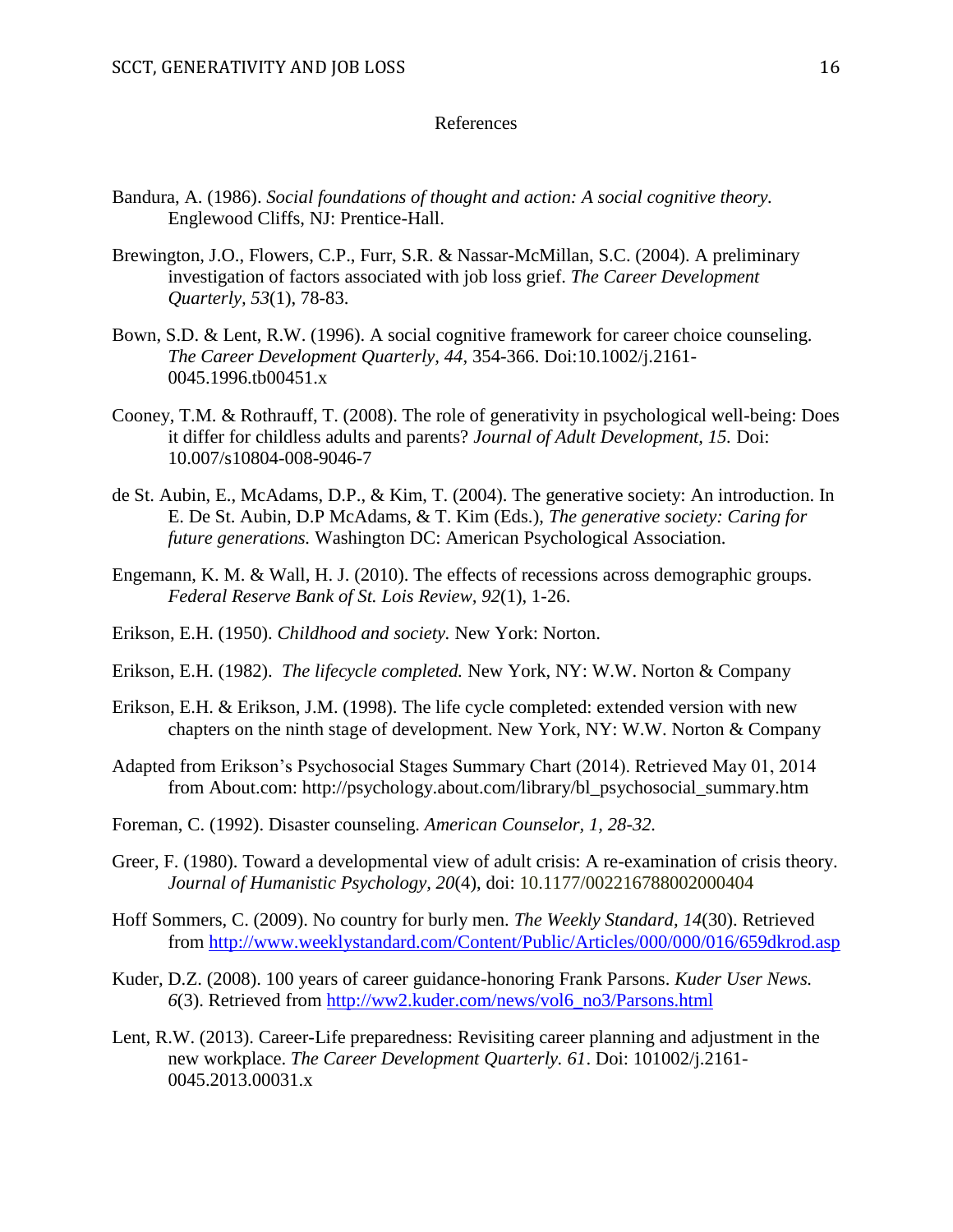- Lent, R.W. & Brown, S.D. (1996). Social cognitive approach to career development: An overview. *The Career Development Quarterly. 44*. Doi: 10.1002/j.2161- 0045.1996.tb00449.x
- Lent, R.W., Brown, S.D. & Hackett, G. (1994). Toward a unifying social cognitive theory of career and academic interest, choice and performance. *Journal of Vocational Behavior. 45,* 79-122.
- Murray, J.R., Powers, E.A., & Havighurst, R.J. (1971). Personal and situational factors producing flexible careers. *The Gerontologist. 11,* 4-12.
- Neimeyer, R. (1998). Lessons of loss: A guide to coping. New York: McGraw-Hill.
- Parsons, F. (1909). *Choosing a vocation.* Boston: Houghton Mifflin.
- Savickas, M.L. (2011). *Career counseling.* Washington DC: American Psychological Association.
- Schlossberg, N.K. (1975). Career development in adults. *American Vocational Journal. 50,* 38- 41.
- Sigelman, C. K. & Rider, E. A. (2012). *Life-span human development* (7th ed.). Belmont, CA: Wadsworth Publishing.
- Slater, C.L. (2003). Generativity versus stagnation: An elaboration of Erikson's adult stage of human development. *Journal of Adult Development. 10*(1) 53-65. Doi: 10.1023/A:1020790820868
- U.S. Bureau of Labor Statistics. (2009). *Labor force statistics from the current population survey.* Retrieved from Bureau of Labor Statistics: [http://www.bls.gov/cps/cps\\_htgm.htm#unemployed](http://www.bls.gov/cps/cps_htgm.htm#unemployed)
- U.S. Bureau of Labor Statistics. (2012). *BLS spotlight on statistics: The recession of 2007-2009.*  Retrieved from the Monthly Labor Review:<http://www.bls.gov/spotlight>
- U.S. Department of Labor/Employment and Training Administration. (2013). *O\*NET resource center.* Retrieved from O Net Online: http://www.onetcenter.org/overview.html
- Vondracek, F.W., Lerner, R.M., & Schulenberg, J.E. (1983). The concept of development in vocational theory and intervention. *Journal of vocational Behavior, 23,* 179-202.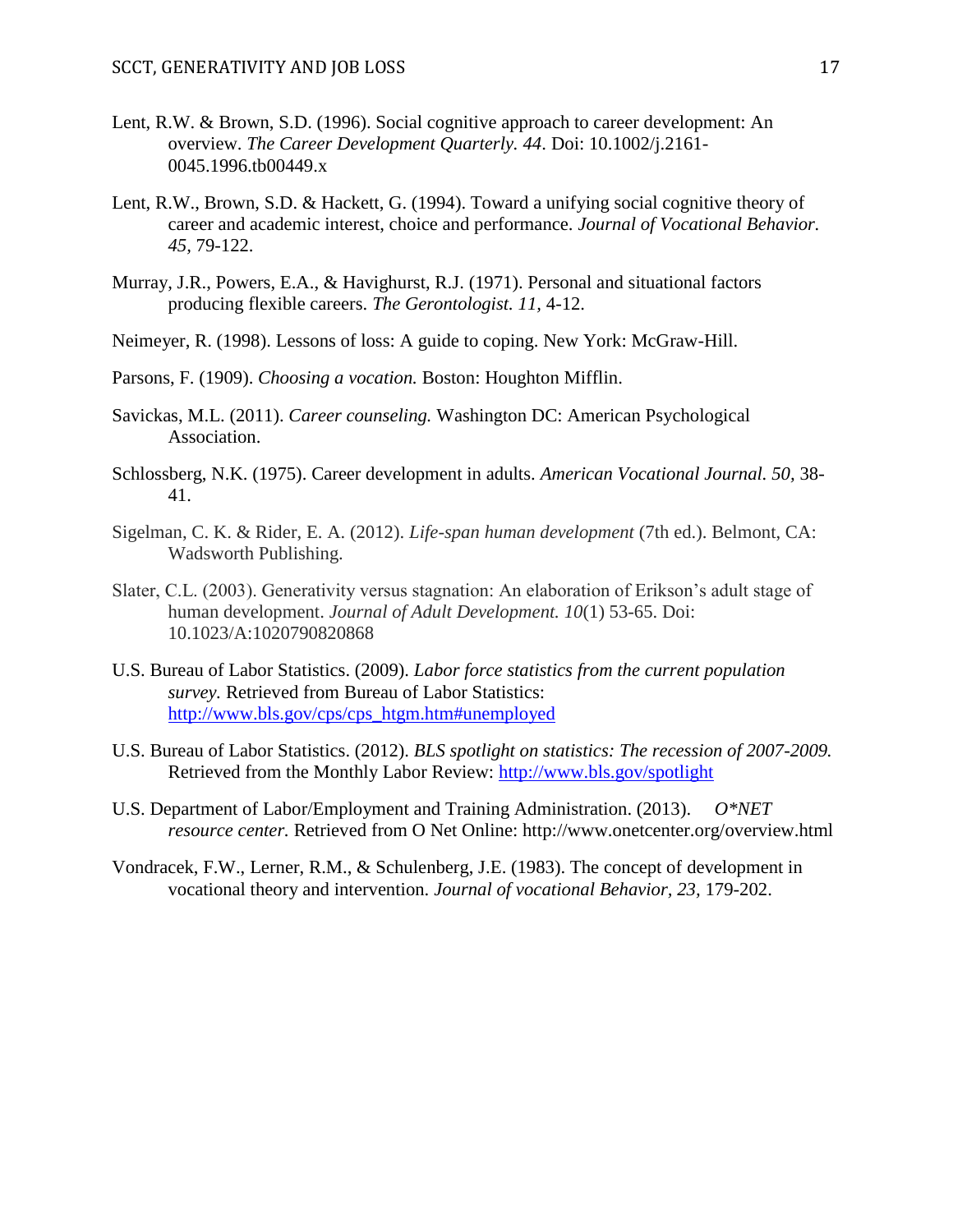# **Appendix A**

Erikson's stages of Psychosocial Development

| <b>Stage</b>                 | <b>Basic Conflict</b>       | <b>Outcome</b>                 |
|------------------------------|-----------------------------|--------------------------------|
| Infancy (birth to 18 months) | Trust vs. Mistrust          | Reliable and affectionate care |
|                              |                             | giving allows children to      |
|                              |                             | develop a sense of trust.      |
| Early Childhood (2 to 3      | Autonomy vs. Shame and      | Developing a sense of          |
| years)                       | Doubt                       | independence and control       |
|                              |                             | over physical skills leads to  |
|                              |                             | feelings of autonomy.          |
| Preschool (3 to 5 years)     | Initiative vs. Guilt        | Children assert control and    |
|                              |                             | power over environment.        |
|                              |                             | Exertion of to much power      |
|                              |                             | can lead to disapproval from   |
|                              |                             | caregivers creating a sense of |
|                              |                             | guilt.                         |
| School Age (6 to 11 years)   | Industry vs. Inferiority    | Successful coping with social  |
|                              |                             | and academic demands leads     |
|                              |                             | to competence.                 |
| Adolescence (12 to 18 years) | Identity vs. Role Confusion | Personal identity and a sense  |
|                              |                             | of self are developed. When    |
|                              |                             | successful, youth stay true to |
|                              |                             | themselves.                    |
| Young Adulthood (19 to 40    | Intimacy vs. Isolation      | Creation of loving and         |
| years)                       |                             | intimate relationships with    |
|                              |                             | others.                        |
| Middle Adulthood (40 to 65   | Generativity vs. Stagnation | Feelings of accomplishments    |
| years)                       |                             | develop from the creation and  |
|                              |                             | nurturing of things that will  |
|                              |                             | out last an individual.        |
| Maturity (65 to death)       | Ego Integrity vs. Despair   | Fulfillment from past life     |
|                              |                             | experiences leads towards      |
|                              |                             | feelings of wisdom rather      |
|                              |                             | than regret and despair.       |

Adapted from Erikson's Psychosocial Stages Summary Chart (2014)